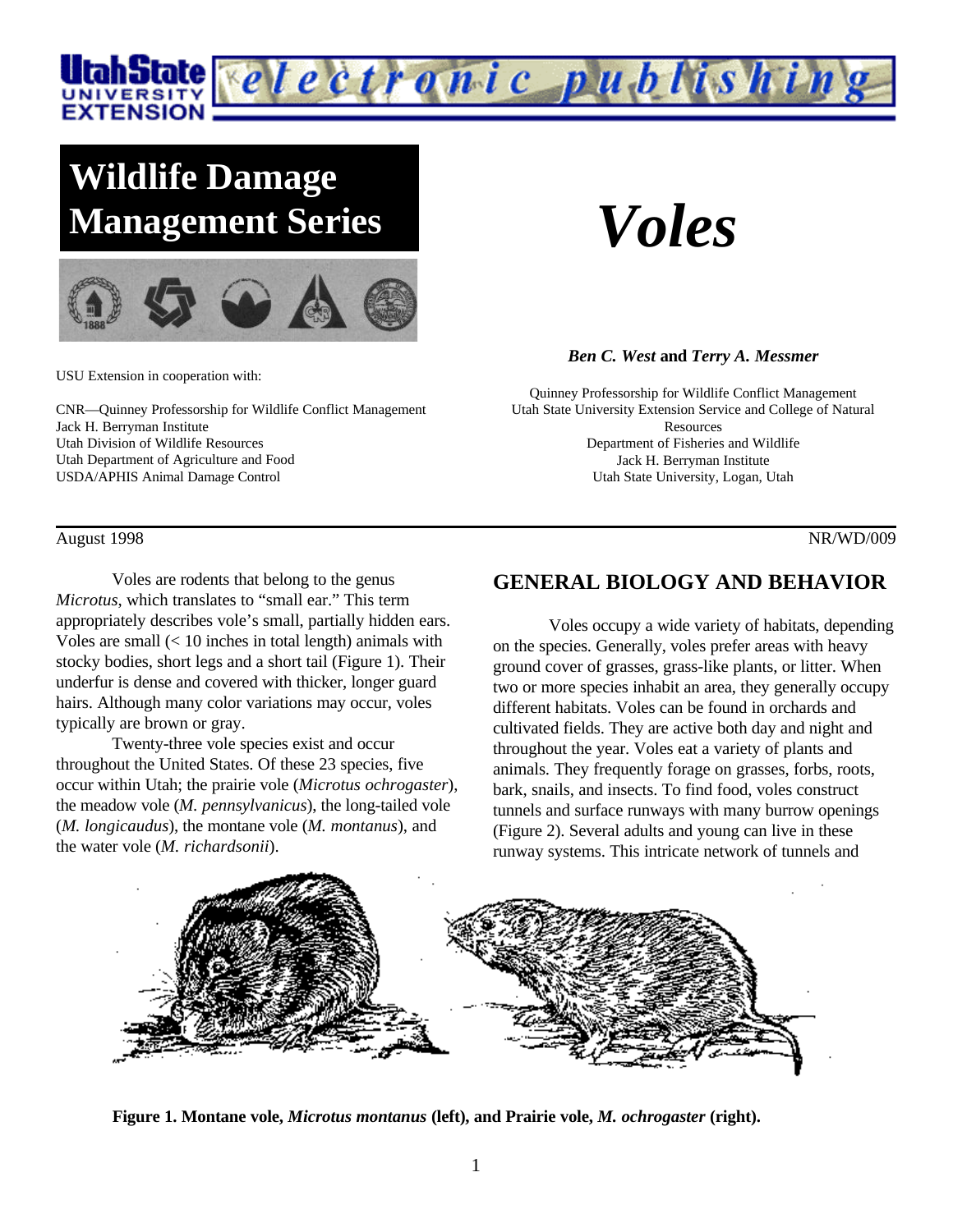burrows provide voles with excellent shelter from the weather and protection from predators.



**Figure 2. Surface runway system of the prairie vole.**

Voles breed throughout the year, with peaks occurring during spring and summer. Voles can produce up to five litters per year ranging in size from 1 to 11 young. Although gestation periods vary slightly among species, 21 days is the average length of gestation for voles. Young are weaned by the time they are 21 days old, and females are sexually mature within 40 days.

All vole species are subject to large population fluctuations. Population levels generally peak every 2 to 5 years, but these cycles are not predictable. These populations shifts may result in densities ranging from a few to several hundred voles per acre. In rare cases, vole populations may become extremely dense. During the early 1900s, vole populations were estimated at 25,000 per acre in areas of Nevada. Factors which have been shown to influence population levels include dispersal rates, food quality, climate, predation, physiological stress, and genetics.

# **VOLE PROBLEMS**

Voles can cause severe damage to orchards, ornamentals, and tree plantings by girdling seedlings and mature trees, especially when populations are high. Studies in New York have demonstrated that girdling by voles can reduce fruit yield in apple orchards by as much as 66%. Girdling of woody plants primarily occurs during fall and winter. Field crops, lawns, and golf courses also may be damaged by vole's extensive runway and tunnel systems.

Fortunately, voles pose no major public health problems because of infrequent contact with humans. However, they can harbor disease organisms, such as plague and tularemia. For this reason, voles should never be handled. If you have to handle a vole, or any other species of wildlife, you should wear the appropriate protective clothing (e.g., leather gloves).

# **LEGAL STATUS**

 Voles are classified as nongame mammals and are protected by Utah state law. However, controls can be implemented when voles are causing damage.

# **CONTROL**

#### **Identification of Damage**

Girdling damage and gnaw marks caused by voles are similar to that of many other species of wildlife, particularly rabbits. This, coupled with vole's small size and inconspicuous nature, often leads individuals to believe vole damage is caused by other wildlife species. Vole girdling is characterized by non-uniform gnaw marks which occur at various angles and in irregular patches. In contrast, rabbits clip branches with neat, clean cuts. Additionally, gnaw marks left by voles characteristically are about 1/8 inch in width and 3/8 inch in length; gnaw marks caused by rabbits usually are larger than this. Careful examination of girdling damage may be needed to identify the animal that caused damage. However, perhaps the most prominent sign of vole damage is the presence of their extensive runway system. Runways are 1 to 2 inches in width and vegetation is often clipped close to the ground next to well-traveled routes (Figure 2).

#### **Habitat Modification**

The elimination of weeds, ground cover, and litter around lawns and ornamental plantings can reduce habitat suitability for voles and lead to a decreased likelihood of vole damage. For example, lawns should be mowed regularly and mulch should be cleared 3 feet or more from the base of trees. Additionally, soil cultivation destroys vole runway-systems and may kill voles outright. For these reasons, plots of annual plants often are less susceptible to vole damage than perennial plants.

#### **Exclusion**

Cylinders made of hardware cloth (available at most hardware stores) are often effective in excluding voles and protecting individual plants. The mesh size of the hardware cloth used to construct cylinders should be no larger than 1/4 inch in size. The cylinder should be buried at least 6 inches below the ground surface to ensure that voles will not burrow under the hardware cloth and gain access to the plant. Although this technique will protect individual plants, fencing typically is not effective in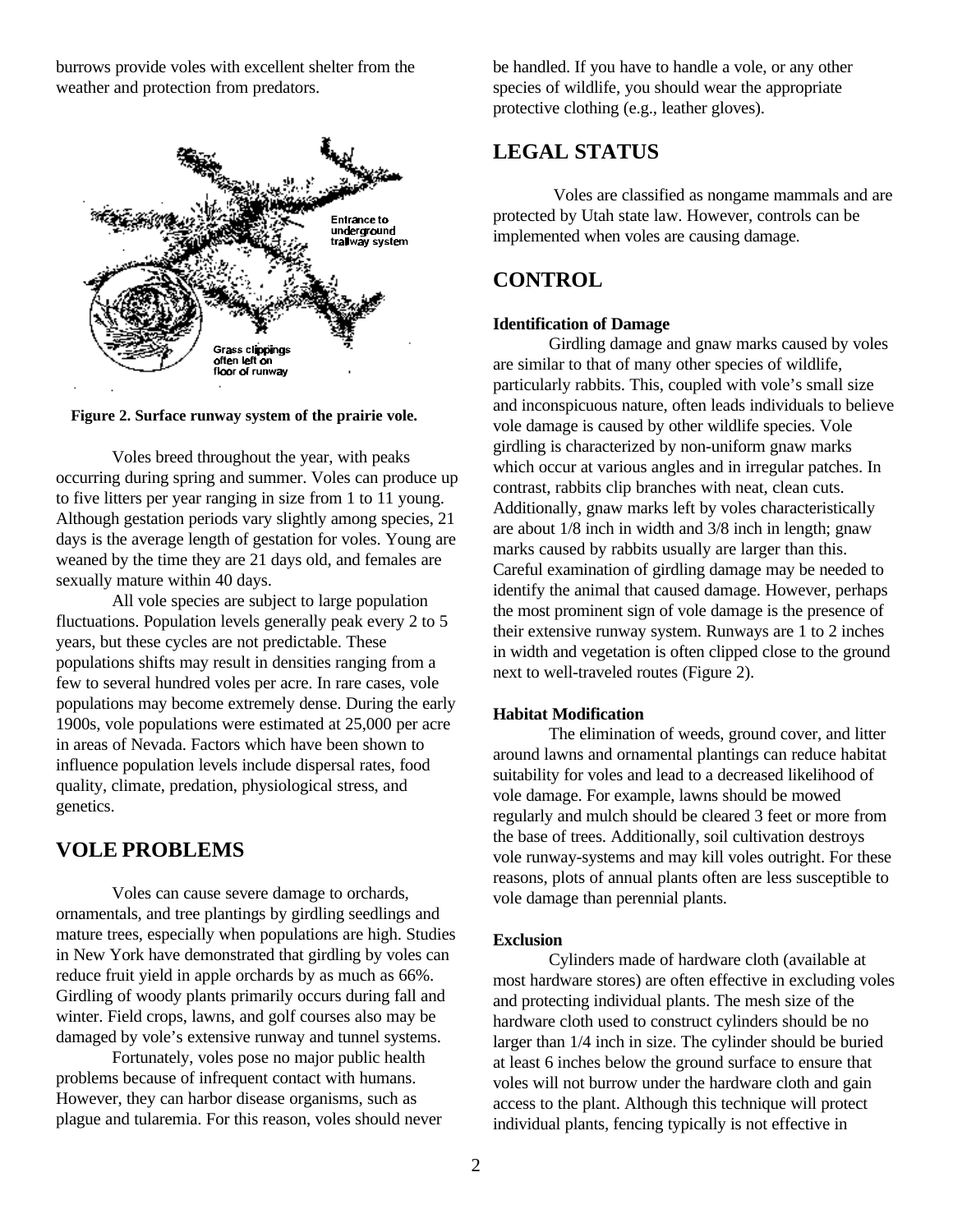protecting large areas (e.g., lawns) and probably is costprohibitive.

### **Repellents**

The agency responsible for regulating chemicals used on wildlife, the Environmental Protection Agency (EPA), currently approves two chemicals for use in repelling voles. These two repellents may contain thiram (a fungicide) or capsaicin (chemical that makes peppers "hot") and act by altering the taste of plants and making them unpalatable to voles. Although these repellents may provide temporary protection for plants, their effectiveness usually is short-lived. Voles may become accustomed to such repellents and forage on plants even after treatment. For a more long-term prevention effort, other techniques should be considered.

#### **Toxicants**

The EPA also currently approves of two toxicants which may be used to lethally control vole populations. The toxicants are zinc phosphide and anticoagulants. Of these, zinc phosphide is more commonly used. Zinc phosphide (2%) is available in pelleted and grain bait formulations and typically is broadcast at rates of 6 to 10 pounds per acre. Additionally, zinc phosphide baits may be placed by hand in runways and burrow openings. Occasionally, it may be necessary to prebait (placement of nontreated bait prior to applying toxic baits) an area where voles hive become shy of toxic baits. Although zinc phosphide baits can be highly effective in reducing vole populations, you should be aware that this chemical is also toxic to groundfeeding birds, particularly waterfowl. Hand-placing baits in burrows and runways greatly reduces the risk of birds feeding on zinc phosphide baits. Zinc phosphide is also toxic to humans when ingested and may be absorbed through the skin. For these reasons, you should always wear gloves when handling zinc phosphide baits and dispose of the gloves in a safe manner. Additionally, zinc phosphide baits should be kept away from small children. Zinc phosphide is considered a restricted-use chemical. As such, to use zinc phosphide baits you must be a certified applicator. If you are interested in becoming a certified applicator, contact your local Utah State University county extension office.

Anticoagulant baits are also an effective means of reducing vole populations. Anticoagulants often are used to reduce rodent populations in general; approximately 95% of mouse and rat control is performed with anticoagulants. As with zinc phosphide baits, anticoagulants can be broadcast over an area or placed by hand in runways and burrows. Additionally, anticoagulant baits are often glued to the inside of a water repellent paper tube to make an

effective, disposable bait container. Anticoagulants work much slower than zinc phosphide and death is delayed for several days following the ingestion of a lethal dose. This slow action offers an important safety advantage where pets or livestock frequent because it provides time to administer the antidote (Vitamin  $K_1$ ) to an affected animal. Like zinc phosphide baits, anticoagulants can also be toxic to humans. Therefore, you should take precautions to prevent children from gaining access to anticoagulant baits.

For more information about these toxicants, their use, and how to obtain them, contact your local Utah State University extension office or any of the organizations listed at the end of this bulletin.

### **Other Methods**

Frightening devices have been shown to be ineffective in reducing vole damage. Fumigants usually are not effective in controlling voles because the complexity and depth of vole runways and burrows allow the fumigant to escape before voles are exposed to it. Trapping may be effective in controlling very small vole populations, but, because of vole's high reproductive rate, the time and labor costs required to eliminate voles are probably prohibitive. In the event that voles invade your house (which is a rare event), individuals can be removed with snap traps or live traps as you would for house mice. Shooting generally is not regarded as a desirable method of vole population control.

# **ADDITIONAL SOURCES OF INFORMATION AND ASSISTANCE**

#### **For further information, contact:**

Quinney Professor for Wildlife Conflict Management Department of Fisheries and Wildlife Utah State University, Logan, UT 84322-5210 Phone – (801) 797-3975 or 797-8847

Utah Division of Wildlife Resources 1596 West North Temple Salt Lake City, UT 84116 Phone – (801) 538-4700

USDA/APHIS Wildlife Services P.O. Box 26976 Salt Lake City, UT 84126 Phone – (801) 975-3307